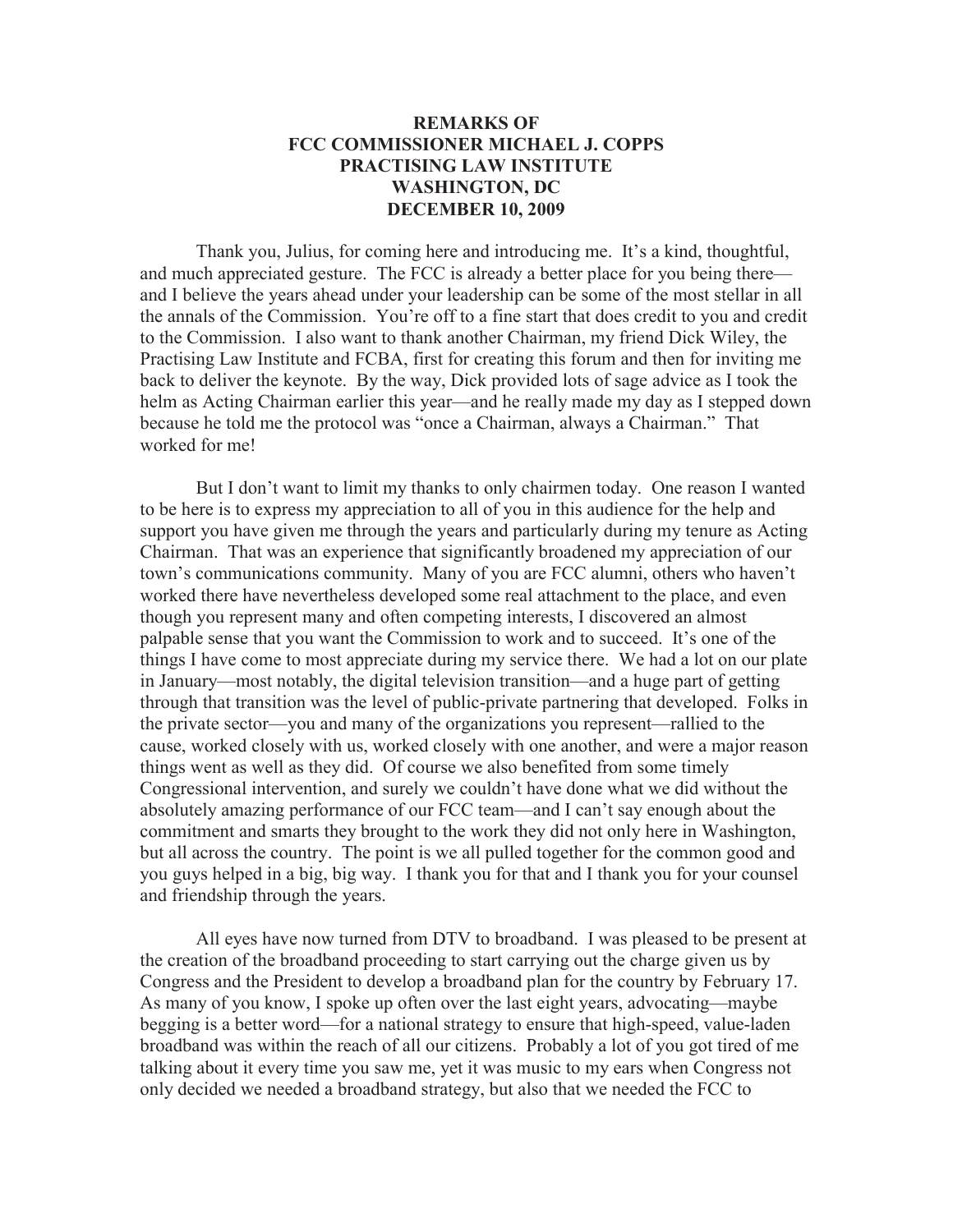develop it. The hard part of the broadband job fell upon Julius and, to make it happen, he has put in place an effort like we've never seen at the FCC. In terms of openness and transparency, in garnering the data and tapping the best brains, it's simply unprecedented. In terms of outreach, of encouraging all stakeholders—non-traditional as well as traditional—to participate, it's a whole new day. And I believe that going forward after the broadband plan, this is how the FCC will increasingly do its work.

The process Julius has deployed has been educational not only for us, but I think for the country, too. Folks are beginning to realize that all this talk about broadband is not just techno-speak from broadband geeks. More and more of us now understand that broadband—accessible, affordable, open broadband—is the Great Enabler of our time. It can open doors of opportunity for all Americans to pass through, no matter who they are, where they live or the particular circumstances of their individual lives. Broadband intersects with just about every great challenge confronting our nation—jobs, business growth, education, energy, climate change and the environment, international competitiveness, health care, overcoming disabilities, opening doors of equal opportunity, to name only the most obvious. Every one of these great national challenges has a broadband component as a critical part of its solution. And every one of our citizens must have access to this enabling technology to participate fully in  $21<sup>st</sup>$  Century life. We can no longer tolerate having digital divides between haves and have-nots, between those living in big cities and those living in rural areas or tribal lands, between the able-bodied and persons with disabilities. There's a huge potential irony here: this dynamic technology that can make so many things better could, if we don't do it thoroughly and do it right, end by creating more and even wider divides in this country going forward than we have had in the past. That's not progress. That's not where we want to go. And with vigilance, the right plan will close these digital divides.

The genius of the Internet is its openness, its dynamism, its availability to one and all. That's why I was so pleased to support Chairman Genachowski's decision to launch a proceeding to codify and add to our Internet Freedom principles. Anyone looking to create new opportunities, to build digital inclusiveness, and to make the availability of advanced telecommunications something tantamount to a civil right should be on-board with this effort. Let me put it plainly—no one will benefit more from the opportunities of an open Internet than those who have suffered lack of opportunity for generations. I've said this before but I'll say it again—it would be a lost opportunity of huge proportions for diversity champions to become doubting Thomases when it comes to preserving the bedrock of Internet openness. Truth is, we will need a truly united front of open Internet advocates to get this proceeding done right.

Broadband itself must leave no American behind. Let me start with the original Americans—Native Americans. I have seen first-hand the state of communications in Indian Country. It is nothing to be proud of. In so many places where Native Americans live, poverty endures, unemployment is at levels no society should accept, education languishes, and even basic public safety falls far short of what people have a right to expect. Up-to-date, state-of-the-art communication facilities and services are still strangers across most of Indian Country. Even plain old telephone service—which so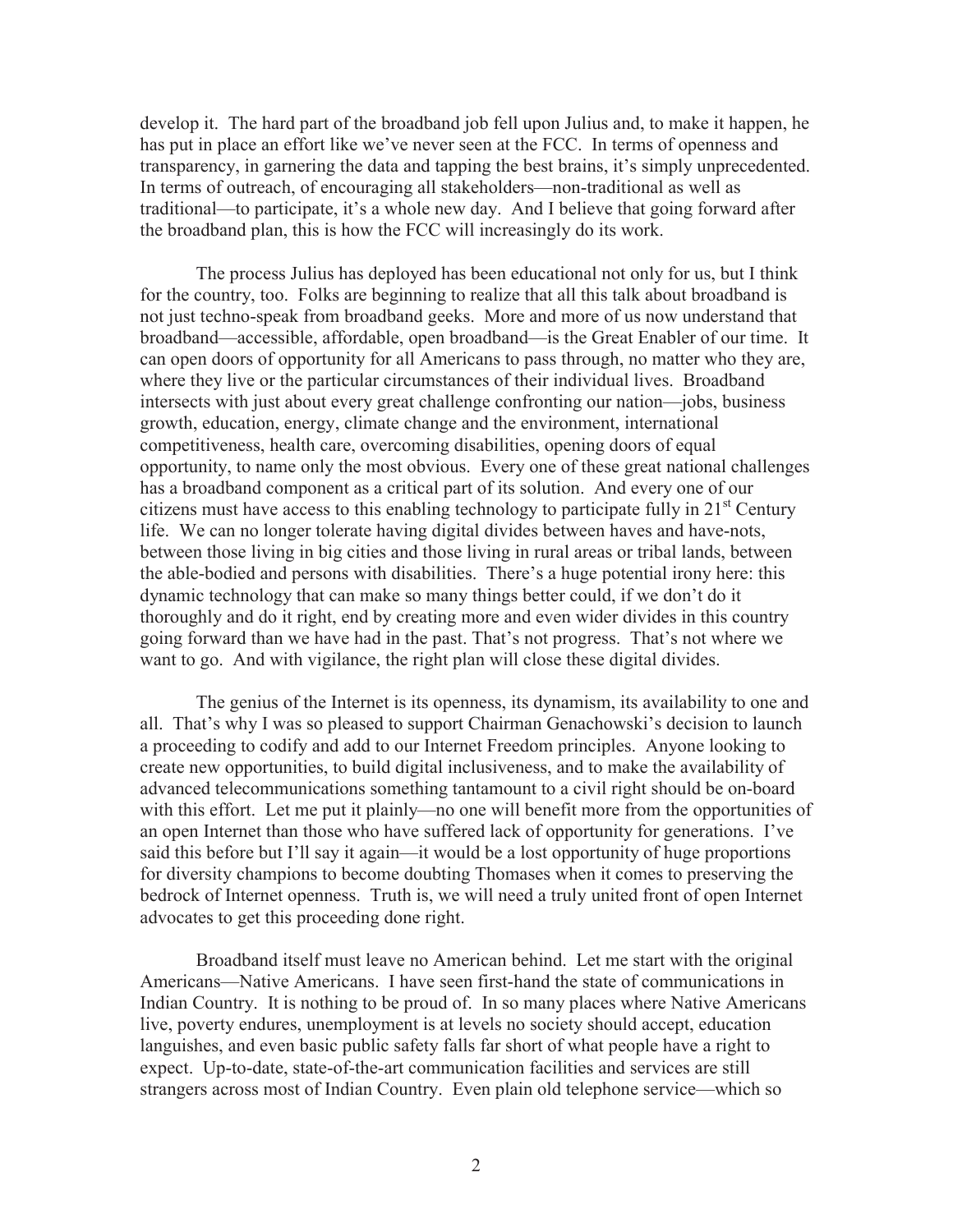many of us take for granted—is at shockingly low levels of penetration—below 70 per cent of Native American households. And we don't even begin to have reliable data on the status of Internet subscribership on tribal lands, because no one has bothered to collect it. Anecdotally, we know that broadband access on tribal lands is minimal, and that's about it. That's not just unacceptable. It's a national disgrace. Until Indian Country is connected to a Twenty-first century telecommunications grid, its residents will only fall farther behind the rest of the country. On a recent visit to Pine Ridge in South Dakota, I came to understand how critical this technology is to the growth—perhaps even the survival—of these communities. A good broadband plan for Indian Country will make a huge difference. So would abiding by the spirit of the trust relationship and the consultations with Native Americans that Bill Kennard did so much to promote when he was Chairman of the FCC. And we need to find a way to give the issues of Native Americans the visibility they deserve, day-in and day-out, at the FCC. I will work with the Chairman and my colleagues to try to make this a reality.

Another important focus of a viable broadband strategy must be providing accessibility for persons with disabilities. I have had the wonderful and totally inspiring experience of working with numerous disabilities communities, beginning with my very first speech as a Commissioner to a deaf and hard-of-hearing audience over eight years ago. I've come to see and appreciate the talents and the commitment these folks have and to understand the challenges they must constantly overcome—every day, all day. Even before the economic downturn, Americans with disabilities in some areas were experiencing unemployment at rates in excess of 70 per cent! And, during the present economic downturn, 17 per cent of Americans with disabilities have *lost* their jobs! Last month, at a broadband hearing that I chaired at Gallaudet University, we saw how new technology can change lives and create opportunities for people who want to be, who need to be, fully participating, mainstream citizens. We've made some progress in recent years, no question about that, but there is so much more to do. As we move toward the  $20<sup>th</sup>$  anniversary of the Americans with Disabilities Act next summer, let us re-energize and re-commit to ensuring digital accessibility for those with disabilities. These are individuals with so much talent, so many skills, such dedication and genuine desire to be productive members of society we just cannot countenance leaving them underserved.

It is the responsibility of all of us to find the tools to fix this problem. Just as telecommunications providers should only be designing equipment for people with disabilities by including them in their planning and development, we at the FCC must be writing and implementing a broadband plan that includes people with disabilities in its planning and development. We're doing that. Here, too, as with Native Americans, we need an encompassing broadband plan. Here, too, we need a relationship of trust and ongoing interaction. Here, too, we need to provide heightened visibility and more resources for disabilities issues within the Commission. It comes back to that old adage that "decisions made without you are often decisions against you." Our disabilities communities have seen too many decisions made without them over too many years. It's time to fix that.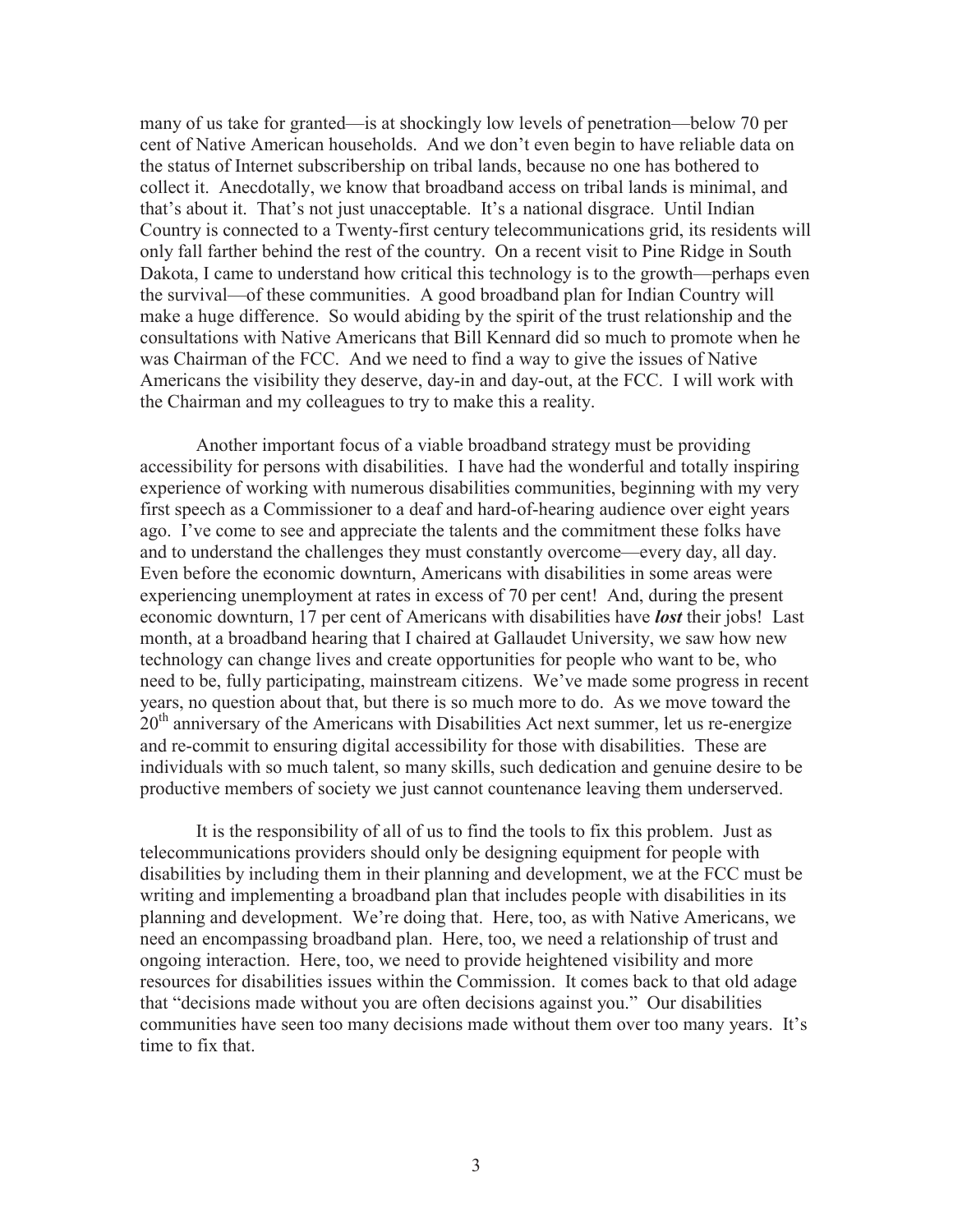There is another dimension of broadband that I want to emphasize this morning. We've already seen that broadband will affect so many dimensions of our lives as individuals and as a country. It goes to so many of the challenges we face. This other dimension that we haven't talked enough about goes even beyond what broadband can do for our economy, our competitiveness, our energy dependence or our healthcare. Broadband connectivity is about more than that. Increasingly our national conversation, our source for news and information, our knowledge of one another, will depend upon the Internet. So this goes to the future of our civic engagement and our democratic dialogue. Universal broadband not only offers a unique opportunity to connect the lives of those chronically underserved today; it can also expand our opportunities for self-government. I, for one, believe that our National Broadband Plan would be lacking if it does not address broadband as a tool for democratic engagement. A solid democracy of the future is going to depend on broad pipes, private sector vision, and thoughtful public policy to make sure that everyone has access to the information they need to exercise their citizen rights and responsibilities. This goes to the heart of where democracy lives.

Building the infrastructure for America's democracy is an age old challenge. Thomas Jefferson and the Founders worried about it long ago. Back then, the infrastructure for news and information was the newspaper. We all remember that famous quote from Thomas Jefferson who, when talking about newspapers—the broadband of its time—said that, if given the choice, he would prefer newspapers without government over a government without newspapers. But that wasn't all he said. Our friends at Free Press, with their usual diligence, dug up the rest of the quote. It turns out Jefferson went on to say, "But I should mean that every man should receive those papers, and be capable of reading them." Isn't that something? Jefferson is talking about *deployment*—getting those newspapers out ubiquitously. And he's talking about *adoption*—people knowing how to read, recognizing the value, and making use of the information infrastructure. Our technology is new—our democratic challenge is exactly the same.

I can't tell you what the media landscape will look like in 15 years, or for that matter in five years, given the rapid speed of changes in technology. On the plus side, the innovation, collaboration and experimentation that are being put to work will surely make some exciting contributions. And the barriers to access the town square of democracy have never been lower. You no longer need a printing press to join the conversation. As a result, many voices have entered the arena via blogging and social networking—but major questions remain. What foundation of reliable information and investigative journalism are they based on? Whose job is it to separate fact from fiction? Are we strengthening the dialogue to inform and educate, or are we too often producing an indecipherable cacophony of unsubstantiated opinion?

Having good information is how we enable intelligent decision-making about our future—and it's how we hold the powerful accountable. Deprive citizens of relevant, accurate and timely information and you deprive them of the true ability to govern themselves. Indeed, if you look at the three core values of our media policy—localism, diversity and competition—they are really aimed at an overarching goal: to ensure that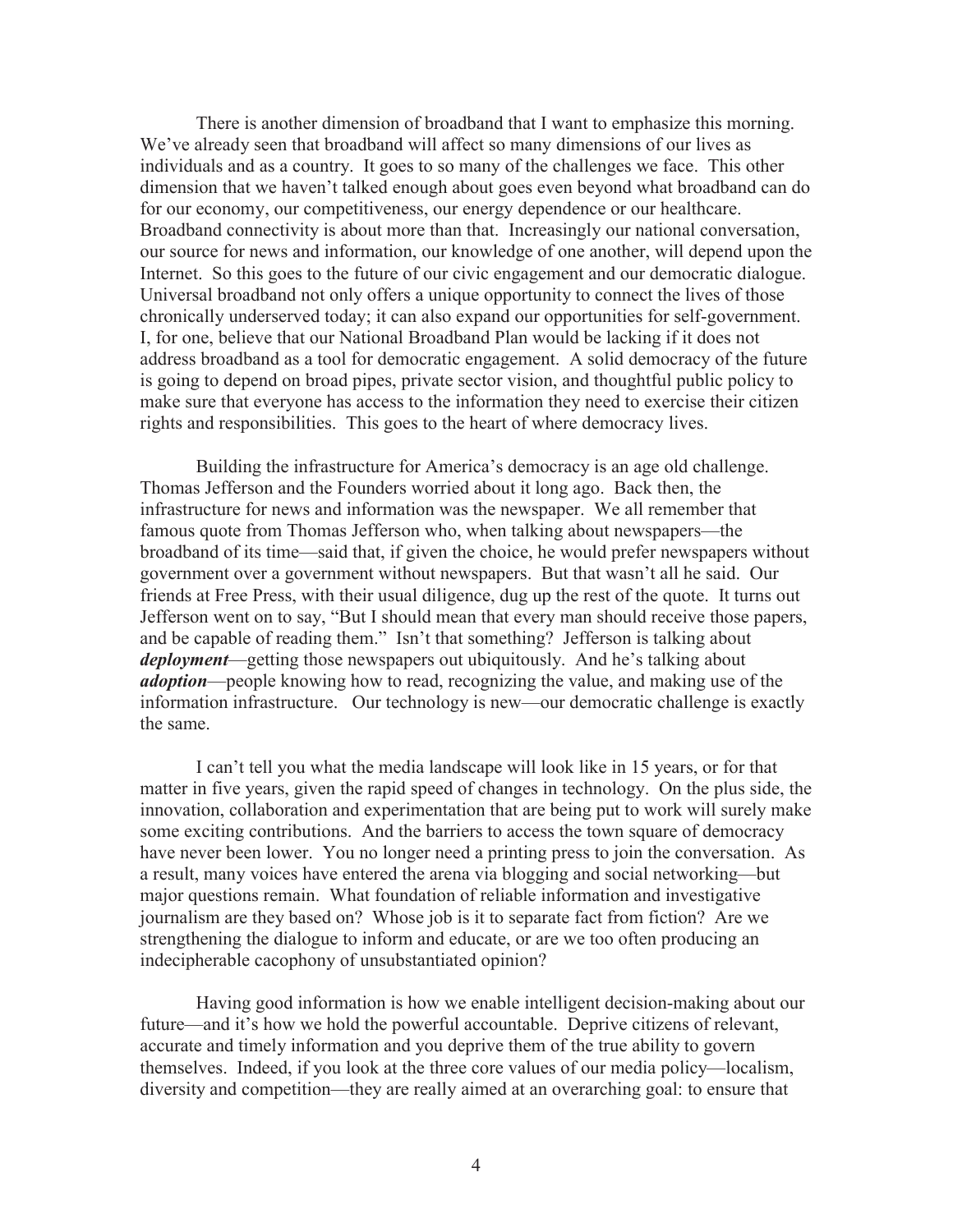the American people have access to a wide range of information on matters of public interest and concern.

I don't believe we have enough of that kind of access right now. The passage of time only deepens my belief that we have skated perilously close to depriving our fellow citizens of the depth and breadth of information they need to make informed choices about the country's future. Just look around. Newsrooms decimated. Beat reporters laid off. Investigative journalism an endangered species. Newspapers shrinking before our eyes. Infotainment. Sensationalism. Cable news mud-wrestling. Homogenized play lists. The list goes on—it's not a good list. Did you know that 27 states no longer have an accredited reporter on the Capitol Hill beat?

*The Internet has opened new opportunities, to be sure, but what we've gained there hasn't yet begun to match what we have already lost due to the bad choices that have been made regarding traditional media.* I'm talking about bad choices by the private sector through the heedless consolidation bazaar and reckless business plans of the past decade that saddled companies with debt that became unmanageable when the economy went south and that sacrificed localism and diversity to uniformity and program homogenization. And I'm talking about bad choices by government, particularly the Commission, through a massive frontal assault on the public interest protections that undergirded the country's media landscape for decades. Together, I believe, these private and public decisions exacted a costly toll on consumers, on all our citizens and, in the end, even on the companies themselves. All the consolidation and ideological deregulation over the past two decades—rather than reviving the news business—have condemned us to *less* real news, *less* serious political coverage, *less* diversity of opinion, *less* minority and female ownership, *less* investigative journalism and *fewer* jobs for journalists. This, my friends, is the legacy of most of the past 30 years.

The push to combine content and distribution continues, as we saw last week in the proposed Comcast-NBC Universal deal, and as the economy begins to turn around, I believe we'll see still more of it. Despite the predictions of some, it is clear that the era of media consolidation is far from over. For eight years I have seen how one merger keeps leading to another and another and another. It hasn't really changed. This particular transaction has all sorts of far-reaching implications for media both and new. The Commission will look at the Comcast combination in all its many dimensions, but in the end it will come down to one question: how would approval advance the public interest?

I hold the lodestar of the public interest sacred in what we do at the Commission. And let me say right here that many broadcasters and publishers still have the flame of the public interest burning in their breasts—I know, I meet them all the time—but the unforgiving expectations of the Wall Street marketers and the need to keep them happy every quarter have made life more and more difficult for them and pulled them in directions I don't think most of them ever really wanted to go.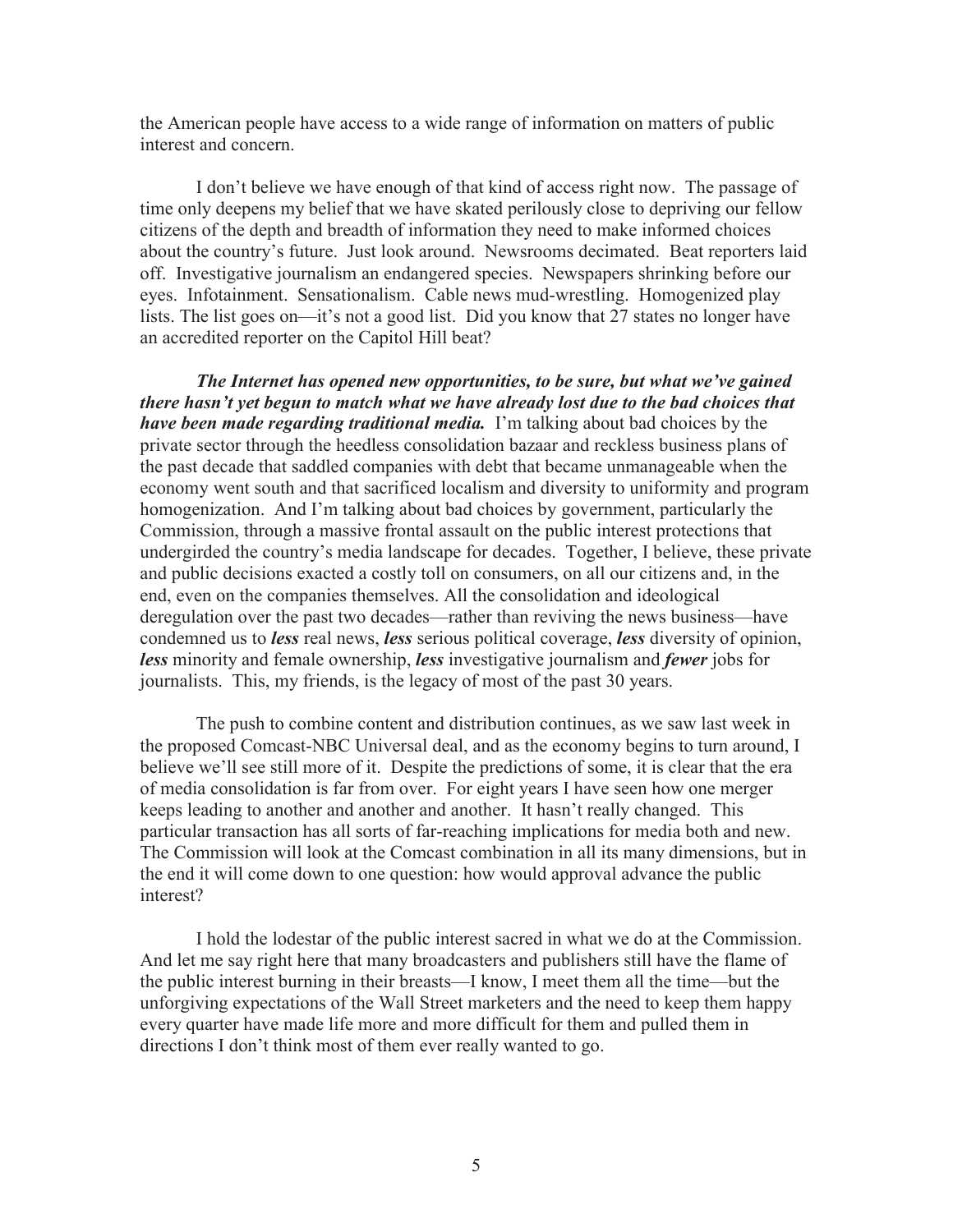I am frightened—genuinely scared—by the erosion of public interest guidelines from our oversight at the FCC. And I continue to believe that in exchange for use of this country's valuable spectrum resources, it isn't too much to ask that broadcasters demonstrate during license renewals what they have done to provide the news and information that informed civic engagement compels. Not in a burdensome way but in a credible way. Granting slam-dunk license renewals without any semblance of public interest review is not what the statute envisions or what the public interest requires. Nor is it how we got the Ed Murrow generation of broadcast journalism. We can fix this now. The Commission can. And we should.

Presently we are launching a new Quadrennial Review at the Commission to take stock of our media ownership rules and to assess how they are impacted by a myriad of new developments since last we did this, such things as new media, the role of the Internet, private equity financing, the list goes on. I look forward to a robust, data-rich process. That said, there are also some things we should *not* leave to a Quadrennial Review that could be nearly a year in the making. For example, we can act now on programs to enhance minority and female ownership. Henry Rivera and his FCC Diversity Advisory Committee have given us some excellent recommendations for steps we can implement in the near-term even as we work on longer-range solutions. The public interest licensing I just talked about is another action we can take now. Where we have a record, where we have urgency, we need to act. We have a window of opportunity open to us now to do good things. Let's act while the window is still open.

I don't need to tell this audience that there is a lot of hand-wringing and headscratching over the future of journalism as regards media both old and new. Last week, my colleagues at the Federal Trade Commission held two days of workshops and panels with industry experts focusing on emerging business models for journalism. Nowadays media moguls and Wall Street analysts and scholars in the groves of academe work to discover new models of journalism that are financially feasible. But as we try to glimpse that future, let's also keep in mind something my hero, Franklin Roosevelt, wrote in a letter to Joseph Pulitzer: "I have always been firmly persuaded that our newspapers cannot be edited in the interests of the general public from the counting room." There's more to good journalism, and more to democracy, than that.

I commend Chairman Genachowski for encouraging Steve Waldman to give up his own entrepreneurial pursuits to join us at the FCC to help us tackle the thorny issues of media and journalism in the Internet age. We are lucky to have him, and my office will be working closely with him.

It may be that some mix of creative business plans, experimental journalism, philanthropic and foundation support and, yes, enhanced support for public media may be part of the answer. I hope we can avoid a knee-jerk reaction against the concept of some increased support for public media. Ponder this for a moment: many of us pay more for one cup of coffee than we do for our annual per-person share of the U.S. contribution to public media in this country. The government of the United States spends about \$1.35 per person per year on public media—we should really commend the work that our